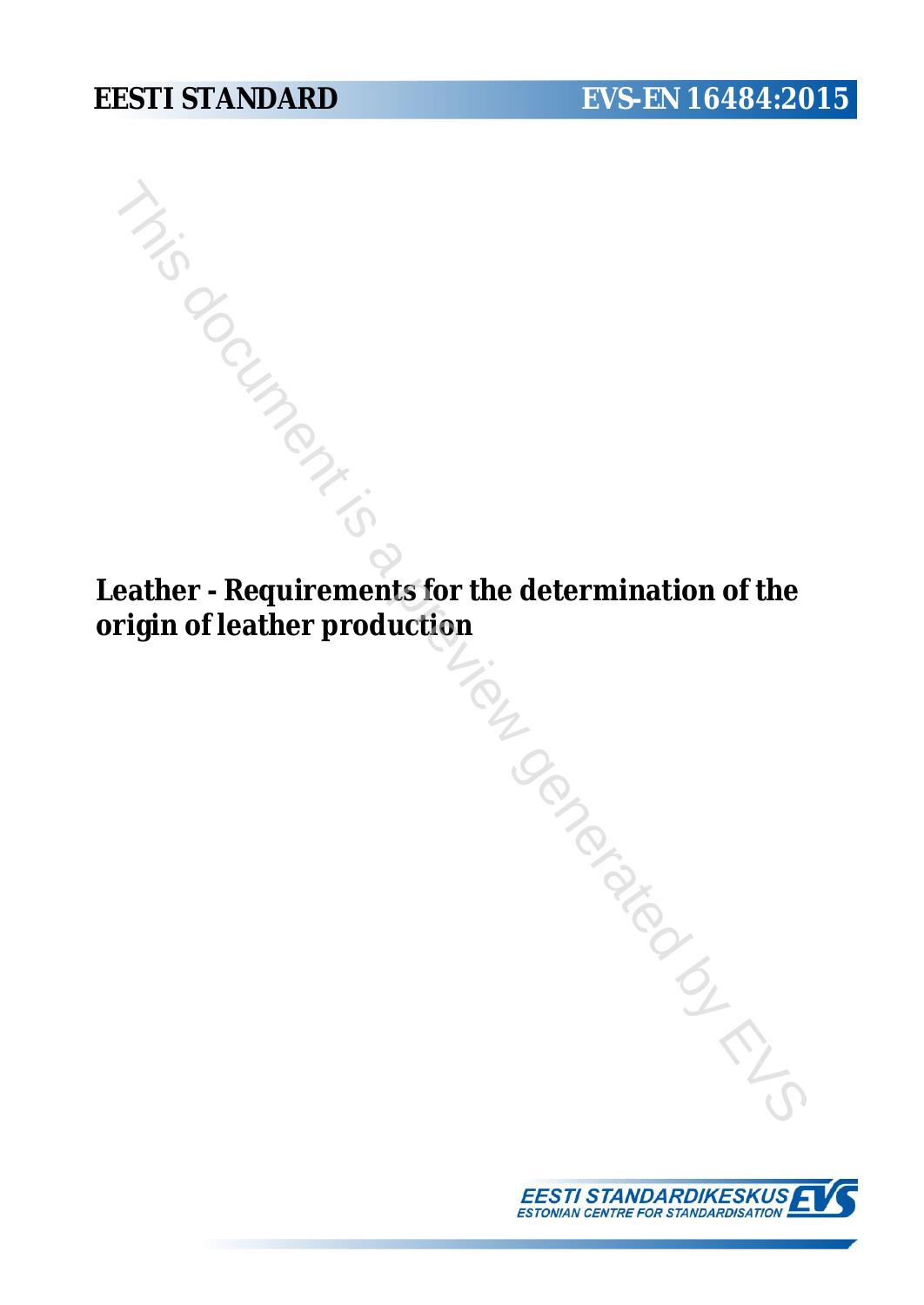# **EESTI STANDARDI EESSÕNA NATIONAL FOREWORD**

|                                                                                                                                                                                                              | See Eesti standard EVS-EN 16484:2015 sisaldab This Estonian<br>teksti.                                                                                                                                                 | standard<br>EVS-EN<br>16484:2015<br>Euroopa standardi EN 16484:2015 ingliskeelset consists of the English text of the European<br>standard EN 16484:2015. |
|--------------------------------------------------------------------------------------------------------------------------------------------------------------------------------------------------------------|------------------------------------------------------------------------------------------------------------------------------------------------------------------------------------------------------------------------|-----------------------------------------------------------------------------------------------------------------------------------------------------------|
|                                                                                                                                                                                                              | sellekohase<br>Standard<br>on jõustunud<br>avaldamisega EVS Teatajas                                                                                                                                                   | teate This standard has been endorsed<br>with a<br>notification published in the official bulletin of the<br>Estonian Centre for Standardisation.         |
|                                                                                                                                                                                                              | Euroopa<br>standardi rahvuslikele<br>liikmetele<br>kättesaadavaks 04.11.2015.                                                                                                                                          | Euroopa standardimisorganisatsioonid on teinud   Date of Availability of the European standard is<br>04.11.2015.                                          |
|                                                                                                                                                                                                              | Standard<br>kättesaadav<br>Eesti<br>on<br>Standardikeskusest.                                                                                                                                                          | The standard is available from the Estonian Centre<br>for Standardisation.                                                                                |
| Tagasisidet standardi sisu kohta on võimalik edastada, kasutades EVS-i veebilehel asuvat tagasiside<br>vormi või saates e-kirja meiliaadressile standardiosakond@evs.ee.<br>ICS 59.140.30                    |                                                                                                                                                                                                                        |                                                                                                                                                           |
|                                                                                                                                                                                                              |                                                                                                                                                                                                                        |                                                                                                                                                           |
|                                                                                                                                                                                                              | Standardite reprodutseerimise ja levitamise õigus kuulub Eesti Standardikeskusele                                                                                                                                      |                                                                                                                                                           |
| Andmete paljundamine, taastekitamine, kopeerimine, salvestamine elektroonsesse süsteemi või edastamine ükskõik millises<br>vormis või millisel teel ilma Eesti Standardikeskuse kirjaliku loata on keelatud. |                                                                                                                                                                                                                        |                                                                                                                                                           |
|                                                                                                                                                                                                              | Kui Teil on küsimusi standardite autorikaitse kohta, võtke palun ühendust Eesti Standardikeskusega:<br>Aru 10, 10317 Tallinn, Eesti; koduleht www.evs.ee; telefon 605 5050; e-post info@evs.ee                         |                                                                                                                                                           |
|                                                                                                                                                                                                              | The right to reproduce and distribute standards belongs to the Estonian Centre for Standardisation                                                                                                                     |                                                                                                                                                           |
|                                                                                                                                                                                                              | No part of this publication may be reproduced or utilized in any form or by any means, electronic or mechanical, including<br>ohotocopying, without a written permission from the Estonian Centre for Standardisation. |                                                                                                                                                           |
|                                                                                                                                                                                                              | If you have any questions about copyright, please contact Estonian Centre for Standardisation:                                                                                                                         |                                                                                                                                                           |
|                                                                                                                                                                                                              |                                                                                                                                                                                                                        |                                                                                                                                                           |

#### ICS 59.140.30

Aru 10, 10317 Tallinn, Estonia; homepage [www.evs.ee](http://www.evs.ee/); phone +372 605 5050; e-mail info@evs.ee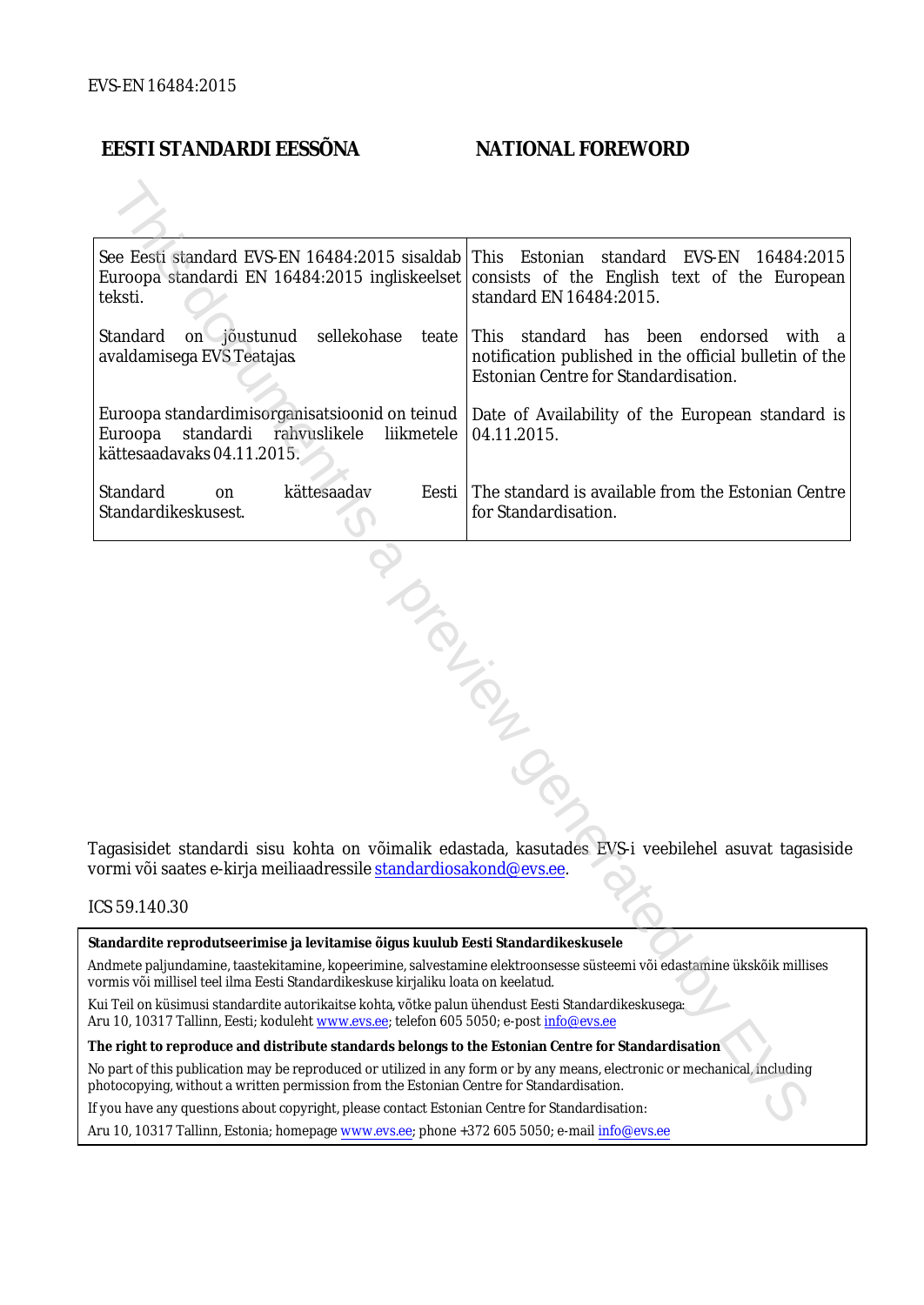# EUROPEAN STANDARD NORME EUROPÉENNE EUROPÄISCHE NORM

# **EN 16484**

November 2015

ICS 59.140.30

English Version

# Leather - Requirements for the determination of the origin of leather production

Cuir - Exigences relatives à la détermination de l'origine de la production du cuir

 Leder - Anforderungen an die Bestimmung der Herkunft von Leder

This European Standard was approved by CEN on 5 September 2015.

CEN members are bound to comply with the CEN/CENELEC Internal Regulations which stipulate the conditions for giving this European Standard the status of a national standard without any alteration. Up-to-date lists and bibliographical references concerning such national standards may be obtained on application to the CEN-CENELEC Management Centre or to any CEN member.

This European Standard exists in three official versions (English, French, German). A version in any other language made by translation under the responsibility of a CEN member into its own language and notified to the CEN-CENELEC Management Centre has the same status as the official versions.

CEN members are the national standards bodies of Austria, Belgium, Bulgaria, Croatia, Cyprus, Czech Republic, Denmark, Estonia, Finland, Former Yugoslav Republic of Macedonia, France, Germany, Greece, Hungary, Iceland, Ireland, Italy, Latvia, Lithuania, Luxembourg, Malta, Netherlands, Norway, Poland, Portugal, Romania, Slovakia, Slovenia, Spain, Sweden, Switzerland, Turkey and United Kingdom.



EUROPEAN COMMITTEE FOR STANDARDIZATION COMITÉ EUROPÉEN DE NORMALISATION EUROPÄISCHES KOMITEE FÜR NORMUNG

**CEN-CENELEC Management Centre: Avenue Marnix 17, B-1000 Brussels**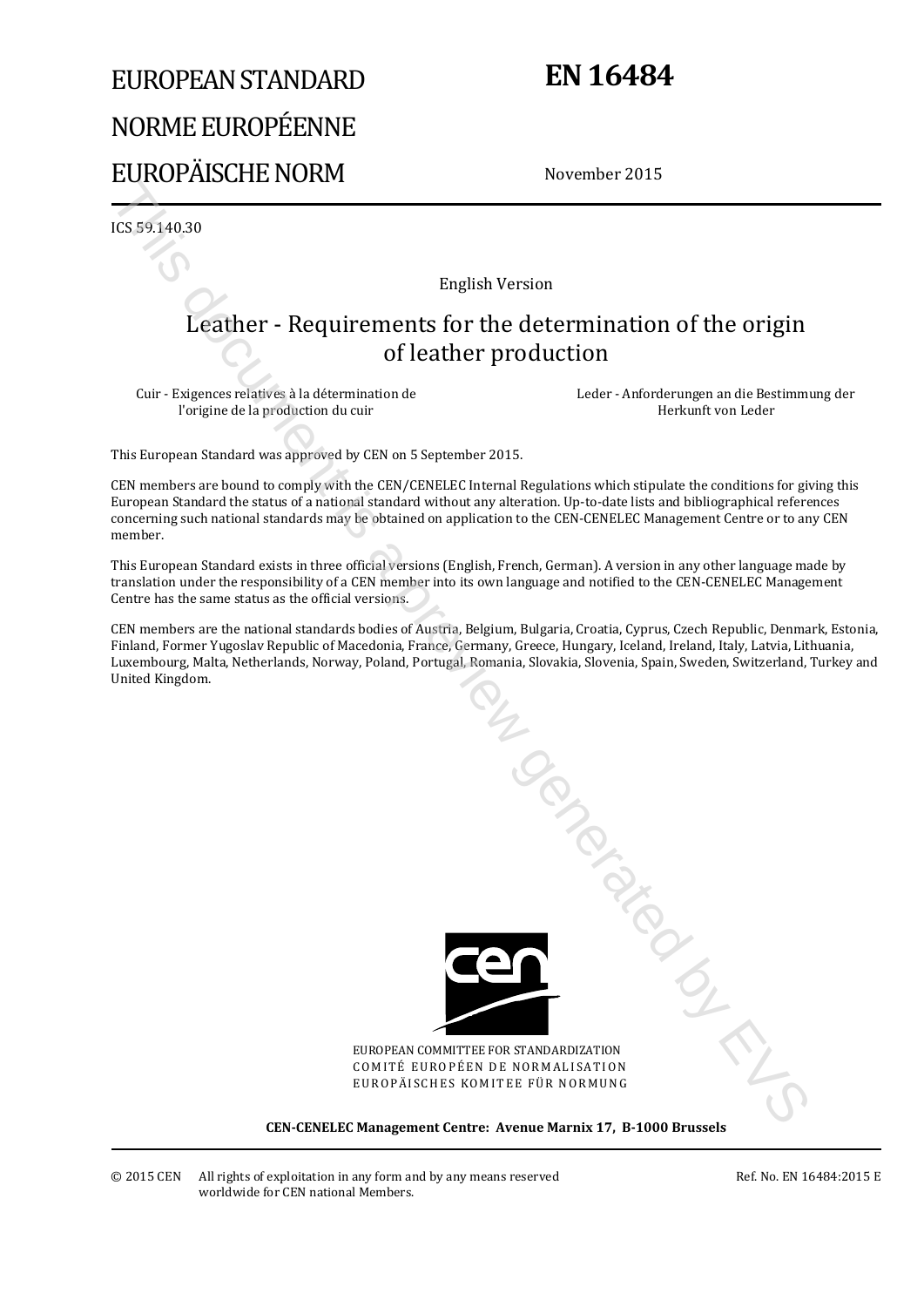# **Contents**

|              | Introduction <b>All Communication and Construction</b> and Construction and Construction and Construction and Construction and Construction and Construction and Construction and Construction and Construction and Construction an |  |
|--------------|-------------------------------------------------------------------------------------------------------------------------------------------------------------------------------------------------------------------------------------|--|
| 1            |                                                                                                                                                                                                                                     |  |
| $\mathbf{2}$ |                                                                                                                                                                                                                                     |  |
| 3            |                                                                                                                                                                                                                                     |  |
| 4            |                                                                                                                                                                                                                                     |  |
| 4.1<br>4.2   |                                                                                                                                                                                                                                     |  |
| 4.3          |                                                                                                                                                                                                                                     |  |
| 4.4          |                                                                                                                                                                                                                                     |  |
| 5            |                                                                                                                                                                                                                                     |  |
|              | Annex A (informative) Items to be provided to determine the origin of the leather                                                                                                                                                   |  |
| A.1          |                                                                                                                                                                                                                                     |  |
| A.2          |                                                                                                                                                                                                                                     |  |
| A.3<br>A.4   |                                                                                                                                                                                                                                     |  |
|              |                                                                                                                                                                                                                                     |  |
|              |                                                                                                                                                                                                                                     |  |
|              | NON DISCOVER                                                                                                                                                                                                                        |  |
|              |                                                                                                                                                                                                                                     |  |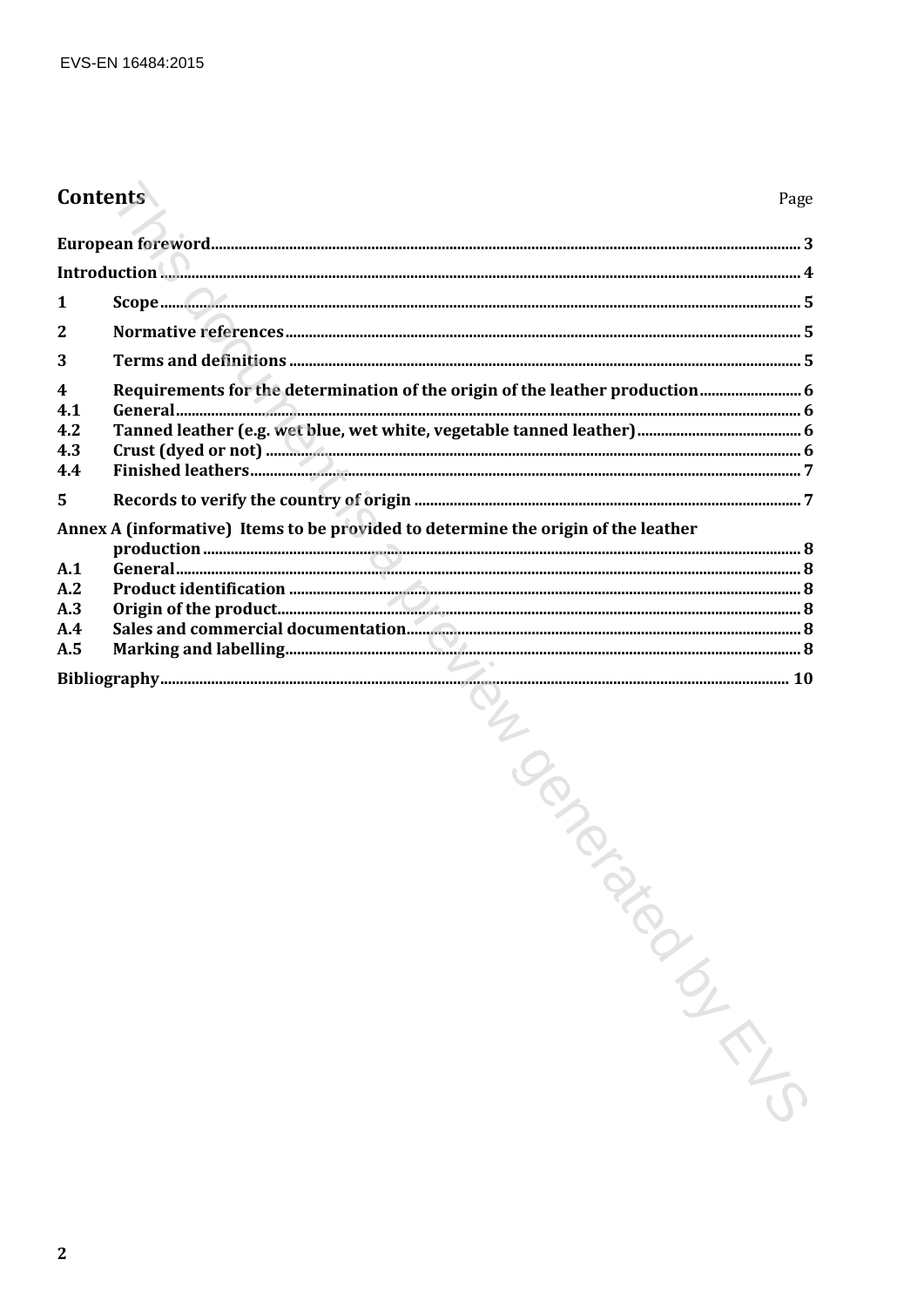# **European foreword**

This document (EN 16484:2015) has been prepared by Technical Committee CEN/TC 289 "Leather", the secretariat of which is held by UNI.

This European Standard shall be given the status of a national standard, either by publication of an identical text or by endorsement, at the latest by May 2016, and conflicting national standards shall be withdrawn at the latest by May 2016.

Attention is drawn to the possibility that some of the elements of this document may be the subject of patent rights. CEN [and/or CENELEC] shall not be held responsible for identifying any or all such patent rights.

According to the CEN/CENELEC Internal Regulations, the national standards organizations of the following countries are bound to implement this European Standard: Austria, Belgium, Bulgaria, Croatia, Cyprus, Czech Republic, Denmark, Estonia, Finland, Former Yugoslav Republic of Macedonia, France, Germany, Greece, Hungary, Iceland, Ireland, Italy, Latvia, Lithuania, Luxembourg, Malta, Netherlands, Norway, Poland, Portugal, Romania, Slovakia, Slovenia, Spain, Sweden, Switzerland, Turkey and the United Kingdom.

| This document (EN 16484:2015) has been prepared by Technical Committee CEN/TC 289 "Lo<br>the secretariat of which is held by UNI.                                                                                                                                                                                                                                                                                                                                                                                              |
|--------------------------------------------------------------------------------------------------------------------------------------------------------------------------------------------------------------------------------------------------------------------------------------------------------------------------------------------------------------------------------------------------------------------------------------------------------------------------------------------------------------------------------|
| This European Standard shall be given the status of a national standard, either by publicatio<br>identical text or by endorsement, at the latest by May 2016, and conflicting national standards :<br>withdrawn at the latest by May 2016.                                                                                                                                                                                                                                                                                     |
| Attention is drawn to the possibility that some of the elements of this document may be the su<br>patent rights. CEN [and/or CENELEC] shall not be held responsible for identifying any or all such<br>rights.                                                                                                                                                                                                                                                                                                                 |
| According to the CEN/CENELEC Internal Regulations, the national standards organizations<br>following countries are bound to implement this European Standard: Austria, Belgium, B<br>Croatia, Cyprus, Czech Republic, Denmark, Estonia, Finland, Former Yugoslav Republic of Mac<br>France, Germany, Greece, Hungary, Iceland, Ireland, Italy, Latvia, Lithuania, Luxembourg,<br>Netherlands, Norway, Poland, Portugal, Romania, Slovakia, Slovenia, Spain, Sweden, Switz<br>Turkey and the United Kingdom.<br><b>POLICING</b> |
|                                                                                                                                                                                                                                                                                                                                                                                                                                                                                                                                |
|                                                                                                                                                                                                                                                                                                                                                                                                                                                                                                                                |
|                                                                                                                                                                                                                                                                                                                                                                                                                                                                                                                                |
|                                                                                                                                                                                                                                                                                                                                                                                                                                                                                                                                |
|                                                                                                                                                                                                                                                                                                                                                                                                                                                                                                                                |
|                                                                                                                                                                                                                                                                                                                                                                                                                                                                                                                                |
|                                                                                                                                                                                                                                                                                                                                                                                                                                                                                                                                |
|                                                                                                                                                                                                                                                                                                                                                                                                                                                                                                                                |
|                                                                                                                                                                                                                                                                                                                                                                                                                                                                                                                                |
|                                                                                                                                                                                                                                                                                                                                                                                                                                                                                                                                |
|                                                                                                                                                                                                                                                                                                                                                                                                                                                                                                                                |
|                                                                                                                                                                                                                                                                                                                                                                                                                                                                                                                                |
|                                                                                                                                                                                                                                                                                                                                                                                                                                                                                                                                |
|                                                                                                                                                                                                                                                                                                                                                                                                                                                                                                                                |
|                                                                                                                                                                                                                                                                                                                                                                                                                                                                                                                                |
|                                                                                                                                                                                                                                                                                                                                                                                                                                                                                                                                |
|                                                                                                                                                                                                                                                                                                                                                                                                                                                                                                                                |
|                                                                                                                                                                                                                                                                                                                                                                                                                                                                                                                                |
|                                                                                                                                                                                                                                                                                                                                                                                                                                                                                                                                |
|                                                                                                                                                                                                                                                                                                                                                                                                                                                                                                                                |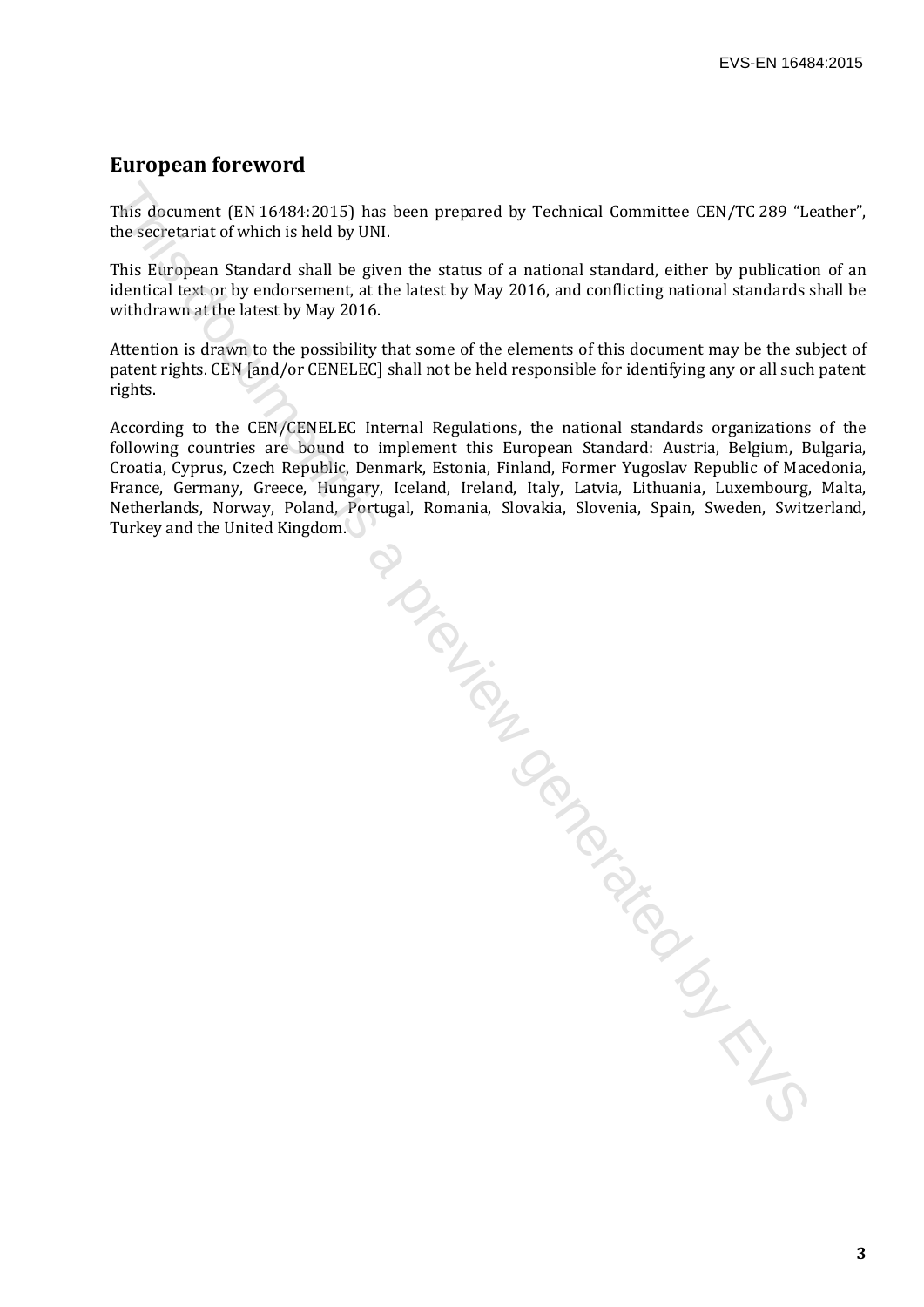# **Introduction**

This standard has been prepared for defining the conditions for determining the origin of the leather production in conformity with the international Non-Preferential Rules of Origin and for fulfilling, where applicable, the requirements for supplying the declaration of the country of origin of the leather production.

When the origin of the leather production is declared, it is essential to make it certain that the statement is accurate. Therefore it needs to relate to objective and verifiable requirements.

This standard applies to leather only. Leather articles, such as leather bags, leather goods, leather accessories, leather footwear, leather clothes or leather clothes accessories, leather upholstered accessories, leather footwear, leather clothes or leather clothes accessories, leather upholstered furniture, etc. are subject to their own respective rules of origin. It is not possible to determine implicitly the origin of leather used (partially or totally) from the declared origin of leather articles. Conversely, the origin of the leather used does not automatically confer the origin to the leather article. andaby lass become prepared for defining the conditions for determining the conditions of the beather of the controlling the state of the properties of the properties and the functions of the controlling the definition of